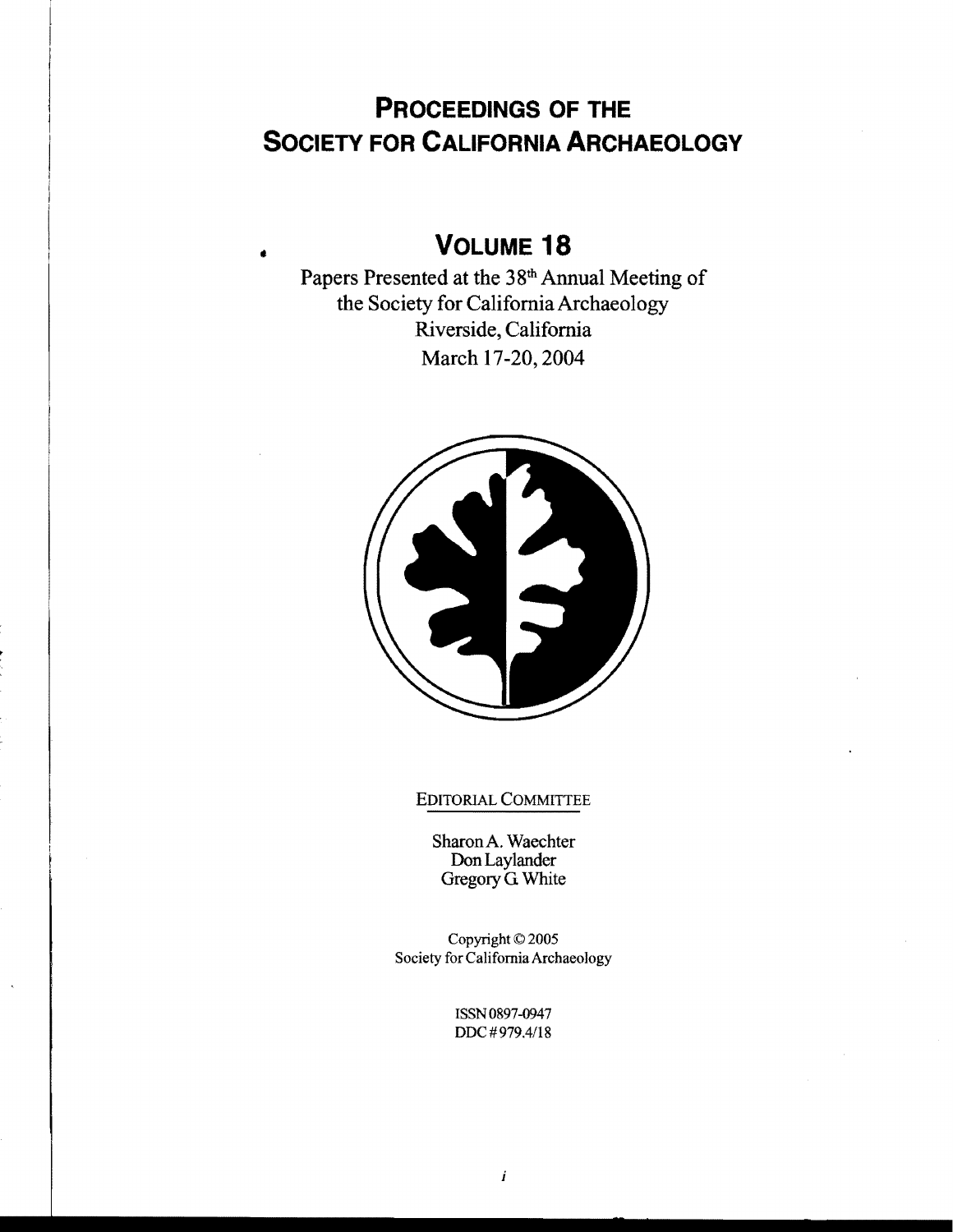### STATEMENT OF PURPOSE

In 1988, the *Proceedings* was established by the Society for California Archaeology to provide a publication outlet for papers presented at the Society's *Annual Meetings,* held each spring at alternate Northern, Central, and Southern California locations. All papers presented at the *Annual Meeting* are eligible for publication. Thus, the *Proceedings* serve as a forum for all who participate in this annual celebration of California's rich and diverse past: archaeologists and Native Americans, avocationalists and professionals, professors and students, historians and prehistorians, and government staff and the public they serve. The *Proceedings* are published annually, thus ensuring prompt dissemination ofresearch results. Individual papers are published without formal peer review, except as required by the *Proceedings* editors to meet style requirements and graphical standards, and ensure conformance with the Society's By-Laws and Ethical Guidelines.

### **SUBSCRIPTION**

Subscription to the *Proceedings* is a benefit of membership in the Society for California Archaeology. Membership information may be obtained from the SCA Business Office (contact listed on the inside back cover).

# INFORMATION FOR CONTRIBUTORS

Procedures and deadlines for submission will be posted to the Society's web site (www.SCAHome.org) and published in the quarterly *Newsletter.* Authors should submit manuscripts both as hard copy and electronically. The *Proceedings* will not publish information that has appeared in the Society's *Newsletter.* 

# STAFF, VOLUME 18

*Edited by:* 

Sharon A. Waechter, Far Western Anthropological Research Group, Inc., 2727 Del Rio Place, Suite A, Davis, CA 95616 Don Laylander, ASM Affiliates, Inc., 2034 Corte Del Nogal, Carlsbad, CA 92009

*Layout and Production by:* 

Gregory G. White, SCA Business Office, CSU Chico-25 Main Suite 101, Chico, CA 95929-401 The *Proceedings* is printed by The Graphic Fox, Ink, Chico, CA

#### 2004-2005 EXECUTIVE BOARD OF THE SOCIETY FOR CALIFORNIA ARCHAEOLOGY

President - Amy Gilreath, Far Western, 2727 Del Rio Place, Suite A, Davis, California 95616 Immediate Past President - Elena Nilsson, URS Corporation, 1550 Humboldt Road, Suite #2, Chico CA 95928 President-Elect - Shelly Davis-King, Davis-King & Associates, P.O. Box 10, Standard, CA 95373 Southern Vice-President - Terry L. Jones, Department of Anthropology, CaIPoly-SLO, San Luis Obispo, CA 93407 Northern Vice President - Karin Anderson, NPS, Redwood National & State Parks, P.O. Box 7, Orick, CA 95555 Secretary - Janine Loyd, Tom Origer and Associates, P.O. Box 1531, Rohnert Park, CA 94927 Treasurer - Stacy Schneyder-Case, Jones & Stokes Associates, 2600 V Street, Sacramento, CA 95818 SCA Business Office Gregory G. White, SCA Business Office, CSU Chico-25 Main Suite 101, Chico, CA 95929-401

# VISIT www.SCAHoME.ORG

*for more details on the Society for California Archaeology* 

Copyright © Society for California Archaeology 2005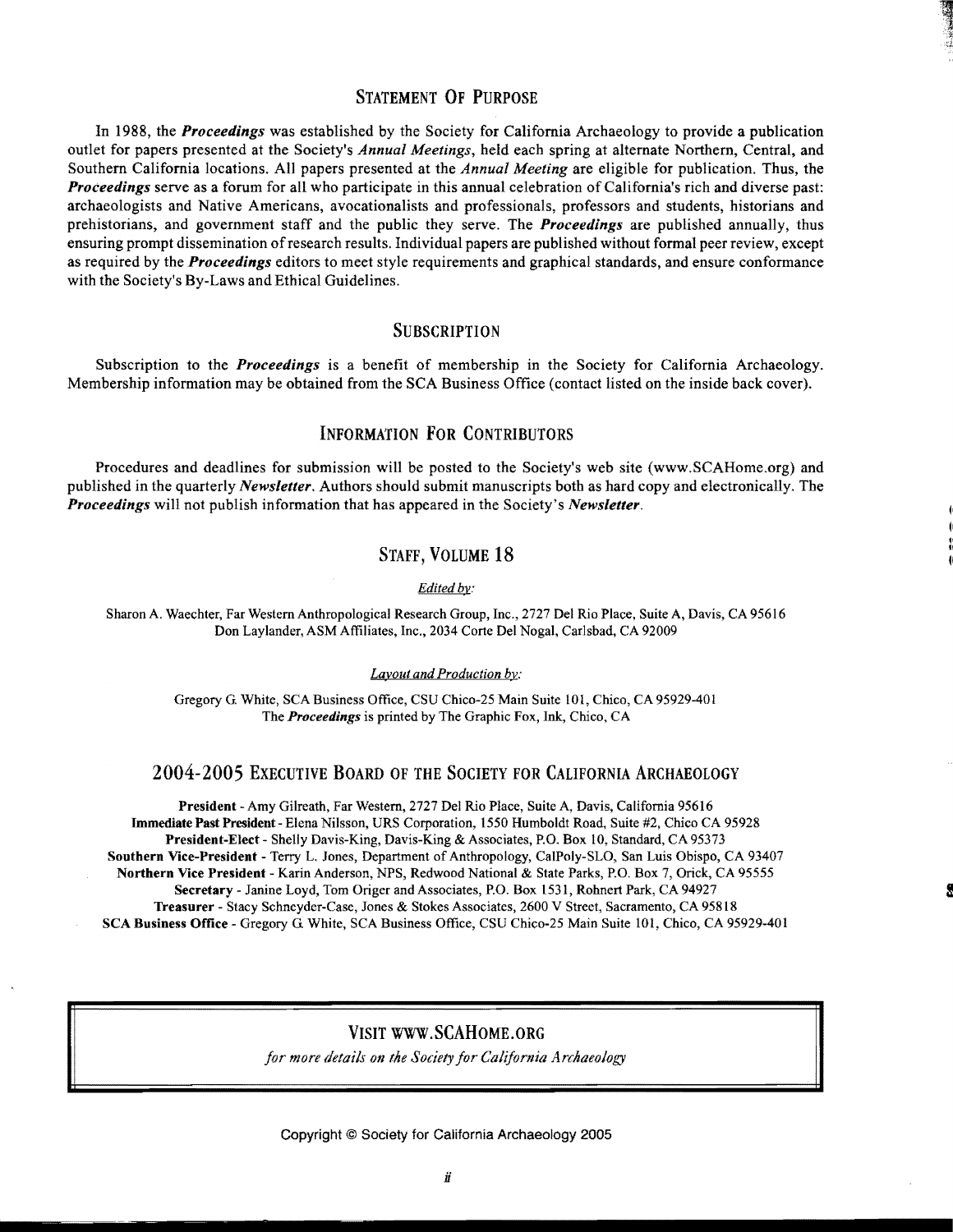#### **CONTENTS**

 $\bar{\beta}$ 

| <b>SYMPOSIUM 2:</b>                                                           | READING THE REFUSE: MATERIAL CULTURE PERSPECTIVES IN HISTORICAL ARCHAEOLOGY<br><b>GENERAL SESSION 4: NORTHERN CALIFORNIA ARCHAEOLOGY</b>                                                                                                  |     |
|-------------------------------------------------------------------------------|-------------------------------------------------------------------------------------------------------------------------------------------------------------------------------------------------------------------------------------------|-----|
|                                                                               | IN WITH THE NEW AND OUT WITH THE OLD: INTERPRETING HOUSEHOLD TRANSITIONS                                                                                                                                                                  |     |
|                                                                               | A WELL STUDIED ARTIFACT: IRRIGATION-RELATED ARTIFACTS AND                                                                                                                                                                                 |     |
|                                                                               | THEIR IMPLICATIONS FOR THE STUDY OF HOMESITES IN DESERT ENVIRONMENTS                                                                                                                                                                      |     |
|                                                                               |                                                                                                                                                                                                                                           |     |
|                                                                               | HISTORIC ARCHAEOLOGICAL COLLECTIONS AS EVIDENTIARY PROOF TO SUBSTANTIATE SCIENTIFIC FINDINGS                                                                                                                                              |     |
|                                                                               | RETHINKING ETHNIC MARKERS IN MATERIAL-CULTURE ANALYSIS                                                                                                                                                                                    |     |
|                                                                               |                                                                                                                                                                                                                                           |     |
|                                                                               |                                                                                                                                                                                                                                           |     |
|                                                                               | GOING UNDERGROUND AT CAL: 2003 ON-CAMPUS EXCAVATIONS<br>AT THE UNIVERSITY OF CALIFORNIA, BERKELEY                                                                                                                                         |     |
|                                                                               |                                                                                                                                                                                                                                           |     |
|                                                                               |                                                                                                                                                                                                                                           |     |
| <b>GENERAL SESSION 1:</b><br><b>GENERAL SESSION 2:</b><br><b>SYMPOSIUM 3:</b> | THEORETICAL AND METHODOLOGICAL CONTRIBUTIONS TO CALIFORNIA ARCHAEOLOGY<br>STUDIES OF CALIFORNIA ROCK ART<br>THE ETHNOGRAPHIC LAYER OF ARCHAEOLOGICAL AND HISTORICAL RESEARCH<br><b>GENERAL SESSION 4: NORTHERN CALIFORNIA ARCHAEOLOGY</b> |     |
|                                                                               | CALIFORNIA'S TOBACCO FARMERS AND THE PROBLEM OF EXPLAINING THE ABSENCE OF FOOD PRODUCTION                                                                                                                                                 |     |
|                                                                               | LATE-PERIOD RESOURCE INTENSIFICATION IN SIERRA VALLEY,                                                                                                                                                                                    |     |
|                                                                               | EASTERN PLUMAS COUNTY: A RESPONSE TO THE MEDIEVAL CLIMATIC ANOMALY                                                                                                                                                                        |     |
|                                                                               | EXCAVATION AT A PETROGLYPH BOULDER: CANYON TRAIL PARK, CA-CCO-152                                                                                                                                                                         |     |
|                                                                               |                                                                                                                                                                                                                                           |     |
|                                                                               | MYTHS ABOUT MYTHS: CLUES TO THE TIME DEPTH OF CALIFORNIA'S ETHNOGRAPHIC RECORD                                                                                                                                                            |     |
|                                                                               |                                                                                                                                                                                                                                           |     |
|                                                                               | A THEMATIC EVALUATION OF SMALL PREHISTORIC FORAGING AND<br>LOGISTICAL LOCATIONS ON A PORTION OF THE MODOC PLATEAU OF NORTHEASTERN CALIFORNIA<br>Gerald R. Gates                                                                           | 70. |
| SYMPOSIUM 4:                                                                  | A VIEW ACROSS THE CULTURAL LANDSCAPE OF THE LOWER COLORADO DESERT                                                                                                                                                                         |     |
|                                                                               | INTRODUCTION: A VIEW ACROSS THE CULTURAL LANDSCAPE OF THE LOWER COLORADO DESERT                                                                                                                                                           |     |
|                                                                               | OGILBY: A DESERT STATION ON THE SOUTHERN PACIFIC RAILROAD                                                                                                                                                                                 |     |
|                                                                               | ETHNOHISTORIC AND ETHNOGRAPHIC CONTEXT FOR THE NORTH BAJA PIPELINE                                                                                                                                                                        |     |
|                                                                               | ROCK ART SITES AT PALO VERDE POINT                                                                                                                                                                                                        |     |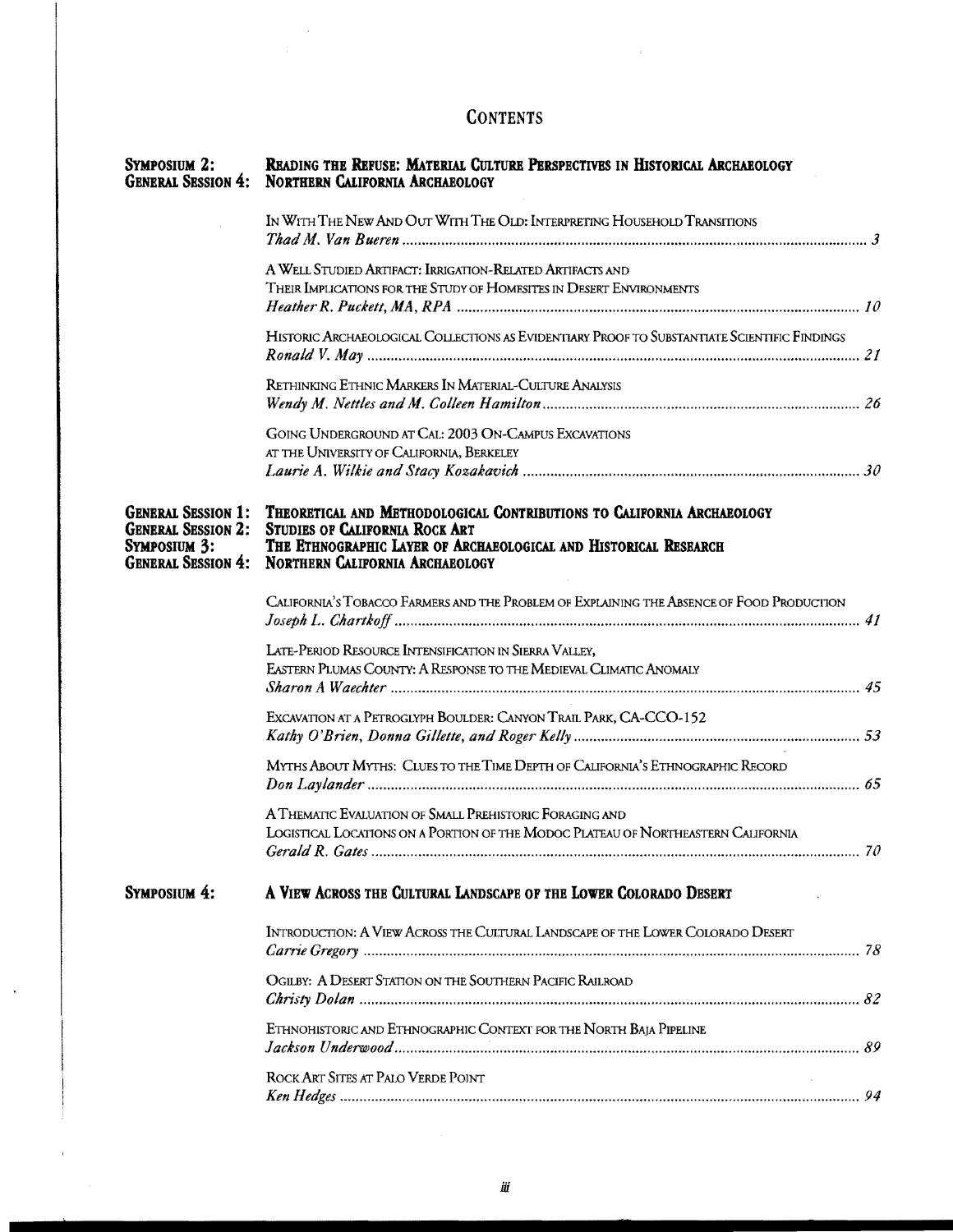|                     | PATHWAYS TO THE PAST                                                                                                                                                                |  |
|---------------------|-------------------------------------------------------------------------------------------------------------------------------------------------------------------------------------|--|
|                     | ARCHAEOLOGICAL INVESTIGATIONS AT CA-IMP-7911/H,<br>THE NORTH STALLARD LOCALITY ON THE LOWER COLORADO RIVER, CALIFORNIA                                                              |  |
|                     | THE NORTH BAJA PIPELINE PROJECT: LITHIC ARTIFACT STUDIES                                                                                                                            |  |
|                     | THE SACRED AND THE MUNDANE-CULTURAL LANDSCAPE CONCEPTS<br>AND ARCHAEOLOGICAL INTERPRETATION IN THE COLORADO DESERT                                                                  |  |
| <b>SYMPOSIUM 5:</b> | FORTIFICATIONS AND FAMILIES: EL PRESIDIO DE SAN FRANCISCO                                                                                                                           |  |
|                     | <b>IF THESE WALLS COULD SPEAK</b>                                                                                                                                                   |  |
|                     | <b>GLOBAL INFLUENCES IN REMOTE NEW SPAIN</b>                                                                                                                                        |  |
|                     | WHAT DO ALL THESE BONES REALLY MEAN?:<br>ZOOARCHAEOLOGICAL METHOD AT THE PRESIDIO OF SAN FRANCISCO                                                                                  |  |
|                     | PLAN TO PLAN—AN ARCHAEOLOGY MANAGEMENT STRATEGY<br>FOR THE FUTURE OF EL PRESIDIO DE SAN FRANCISCO<br>Sannie Kenton Osborn, Eric Brandan Blind, Leo Barker, and Megan Wilkinson  154 |  |
| <b>SYMPOSIUM 7:</b> | CHINA LAKE NAVAL AIR WEAPONS STATION:<br>PROTECTING AMERICA'S HERITAGE RESOURCES FOR SIXTY YEARS                                                                                    |  |
|                     | A SHORT HISTORY OF ARCHAEOLOGICAL INQUIRY AT CHINA LAKE<br>NAVAL AIR WEAPONS STATION BETWEEN ABOUT 1930 AND THE EARLY 1950S                                                         |  |
|                     | ITINERANT INDUSTRY: NINETEENTH-CENTURY CHARCOAL PRODUCTION IN THE COSO MOUNTAINS                                                                                                    |  |
|                     | LIFE ON THE EDGE: SOLDIERS AND MINERS ON THE NINETEENTH-CENTURY COSO FRONTIER                                                                                                       |  |
| <b>SYMPOSIUM 8:</b> | BEYOND THE SITE REPORT: CREATING PUBLIC INTERPRETIVE PROGRAMS                                                                                                                       |  |
|                     | INTERPRETIVE ISSUES AND THE CALIFORNIA MISSIONS                                                                                                                                     |  |
|                     | "GOOD CLAMMING" OR "PROTOHISTORIC MIDDEN": PRESENTING ARCHAEOLOGY TO<br>THE PUBLIC THROUGH PHOTOGRAPHY AT FORT ROSS AND AT BODEGA BAY, CALIFORNIA                                   |  |
|                     | ISSUES IN THE DEVELOPMENT OF ARCHAEOLOGICAL INTERPRETIVE TRAILS:<br>A CASE STUDY FROM FORT ROSS STATE HISTORIC PARK                                                                 |  |
|                     | SIFTING THROUGH THE EVIDENCE: CREATING A MULTI-VOCAL PAST                                                                                                                           |  |

 $\mathcal{L}^{\text{max}}_{\text{max}}$